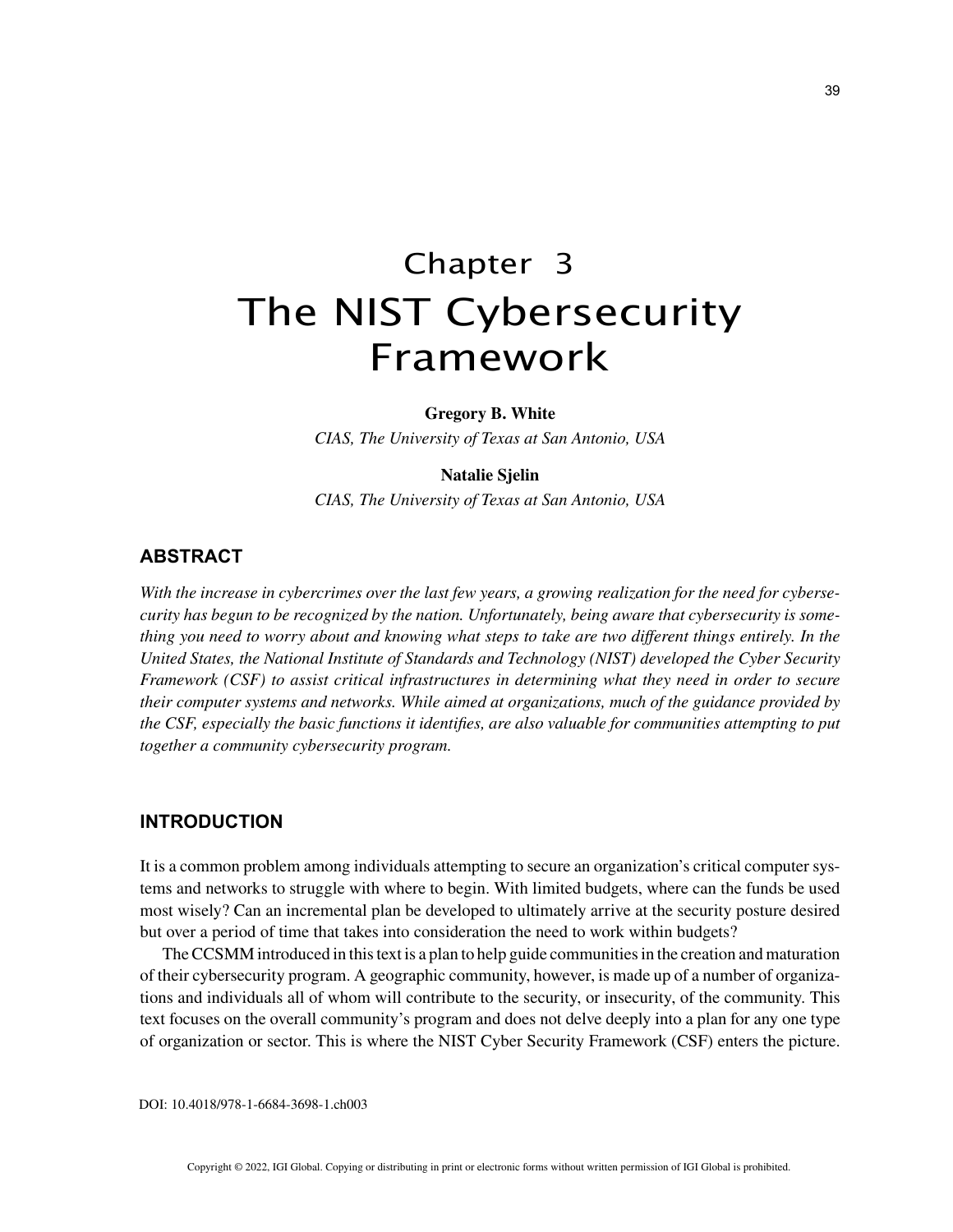The CSF was designed to provide guidance to the critical infrastructures on how to organize their security efforts based on a plan to manage cybersecurity risk in a cost-effective way.

The CSF contains a lot of great information and guidance. Unfortunately for many organizations, in particular smaller organizations, the amount of information contained in the CSF can be overwhelming leaving people in a similar position to where they were before reading the CSF. Recognizing this, NIST produced another document, *Small Business Information Security: The Fundamentals*, which discusses much of what is introduced in the basic core of the CSF without the overwhelming list of sub-categories and references that the CSF contains. This allows small businesses to focus their efforts in an organized manner as they go about securing their systems and networks.

For communities, the CSF also contains much information that will not be immediately useable at the community level although it will pertain to many of the individual organizations within the community. Instead, the topics introduced in the companion document for small businesses that NIST produced can help focus a community's efforts providing an extra level of guidance that will enable the community to organize their efforts. Thus, the CCSMM and the CSF can go hand-in-hand within a community to help the community address cybersecurity from different angles.

## **BACKGROUND**

Since the 1990's, the federal government has been keenly aware of the dangers cyber events posed to the various critical infrastructures and thus focused considerable attention on securing these infrastructures. PDD 63 issued in 1998 and discussed earlier in the text was a big step forward in organizing the efforts of the various critical infrastructure sectors so that they could collectively work together to solve the challenges they each faced. Then in 2013 the White House issued Executive Order 13636 (2013) *Improving Critical Infrastructure Cybersecurity* which continued the focus on the critical infrastructures and attempted to keep things moving in a direction that would lead to more secure infrastructures. Besides addressing information sharing as was discussed in a previous chapter, EO 13636 also directed NIST to "lead the development of a framework to reduce cyber risks to critical infrastructure."

In 2014 the Cybersecurity Enhancement Act (CEA) of 2014 was signed into law. One of the things that this act did was to expand the role of NIST to "identify a prioritized, flexible, repeatable, performancebased, and cost-effective approach, including information security measures and controls, that may be voluntarily adopted by owners and operators of critical infrastructure to help them identify, assess, and manage cyber risks". (CEA, 2014) This in essence expanded upon the previous guidance in EO 13636 provided additional guidance to NIST for the creation of a framework.

In 2014 NIST released version 1.0 of the *Fr*a*mework for Improving Critical Infrastructure Cybersecurity*. In 2016 revision 1 of the *Small Business Information Security: The Fundamentals* document was released which incorporated much of the basic framework from the CSF but made it more useable for small businesses. In 2017 a draft of CSF version 1.1 was released for public comment and in April of 2018 version 1.1 was officially released. This new version was compatible with the original in that it did not change the basic framework but instead expanded upon it to take into account things outside of the critical infrastructures such as their supply chains.

NIST and the federal government have been encouraging not only the critical infrastructures but government agencies to adopt the framework as part of their cybersecurity programs. They have also encouraged industry to use it as well and several large government contractors have done so and pub